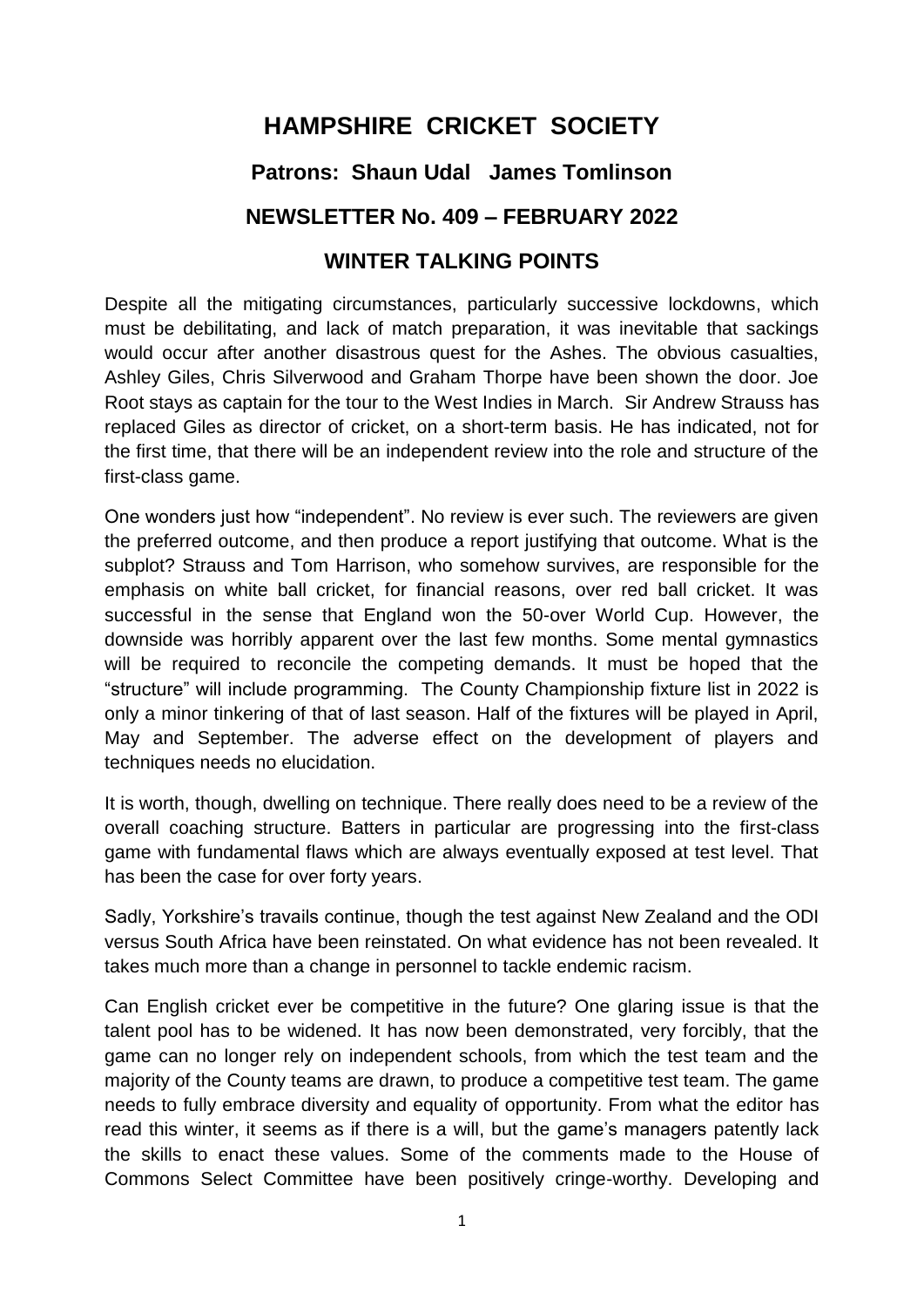maintaining these values will have a significant financial implication. Nevertheless, we have too many managers who know the cost of everything and the value of nothing.

### **MEETINGS**

#### **Wednesday 16 February 2022 – Meeting**

After Stephen Chalke's talk on the 1950s at our January meeting, we have a film this afternoon on the following decade: *Shifting Boundaries – English Cricket in the 1960s.* The film has been produced by **MICHAEL BURNS.** He is a film maker and writer. The Editor has previously seen his films of the MCC tours to Australia in 1954/55 and South Africa in 1956/57; most of the footage was taken from cine-film from the tourists themselves, which give them a unique immediacy. His film *A Gentleman Cricketer* won the 2008 Cricket Society Media Award. His books include biographies of Edwardian cricketer Jack Crawford and South African Russell Endean. Unfortunately, Michael cannot be with us this afternoon but has sent us his DVD.

The Autumn edition of *The Journal of the Cricket Society* includes an interesting distanced conversation between Michael Burns and David Sydenham, the former Surrey left-arm fast-medium bowler of the 1950s and 1960s.

#### **Wednesday 12 January 2022 – Report**

Members enjoyed a splendid afternoon in the company of Stephen Chalke. His subject was Characters of the 1950s. It was now a different and better world but there was a romanticism to that decade which still appealed. He recalled his coaching sessions with the former Somerset bowler, Ken Biddulph, after which the latter regaled him with stories of the cricketers of his era. These tales drew Stephen into the game and were to provide the catalyst for his writing and publishing career. He then described his diverting interviews with the irrepressible Bomber Wells, (Gloucestershire and Nottinghamshire).

The wealth of material was considerable and was later incorporated into *One More Run,* that marvellous evocation of the Cheltenham Cricket Festival. In the course of those interviews, Bomber mentioned Alan Rayment, with whom Society members will be very familiar. He mentioned that Alan always seemed to be enjoying the game and that he ran a Dancing School in Southampton. And so, Stephen went to interview him; their initial session lasted some six hours, such were the fund of stories which were different from the norm. The background to Alan's posthumous biography, which Stephen completed, was described in January's Newsletter.

He also spent some time describing his powerful biography of Bob Appleyard. The former Yorkshire bowler was a cricketer of great character who overcame monumental and heart rending childhood tragedies and health problems which formed his singleminded personality. He was a reluctant subject but the outcome *No Coward Soul,* was greeted with universal praise.

He also produced a biography in association with Nigel Howard, formerly of Middlesex, Secretary of both Lancashire and Surrey and a manager of three MCC tours: to India, Pakistan, and then that marvellously successful and memorable one to Australia in 1954-55. At the time, he was in declining health and another reticent interviewee.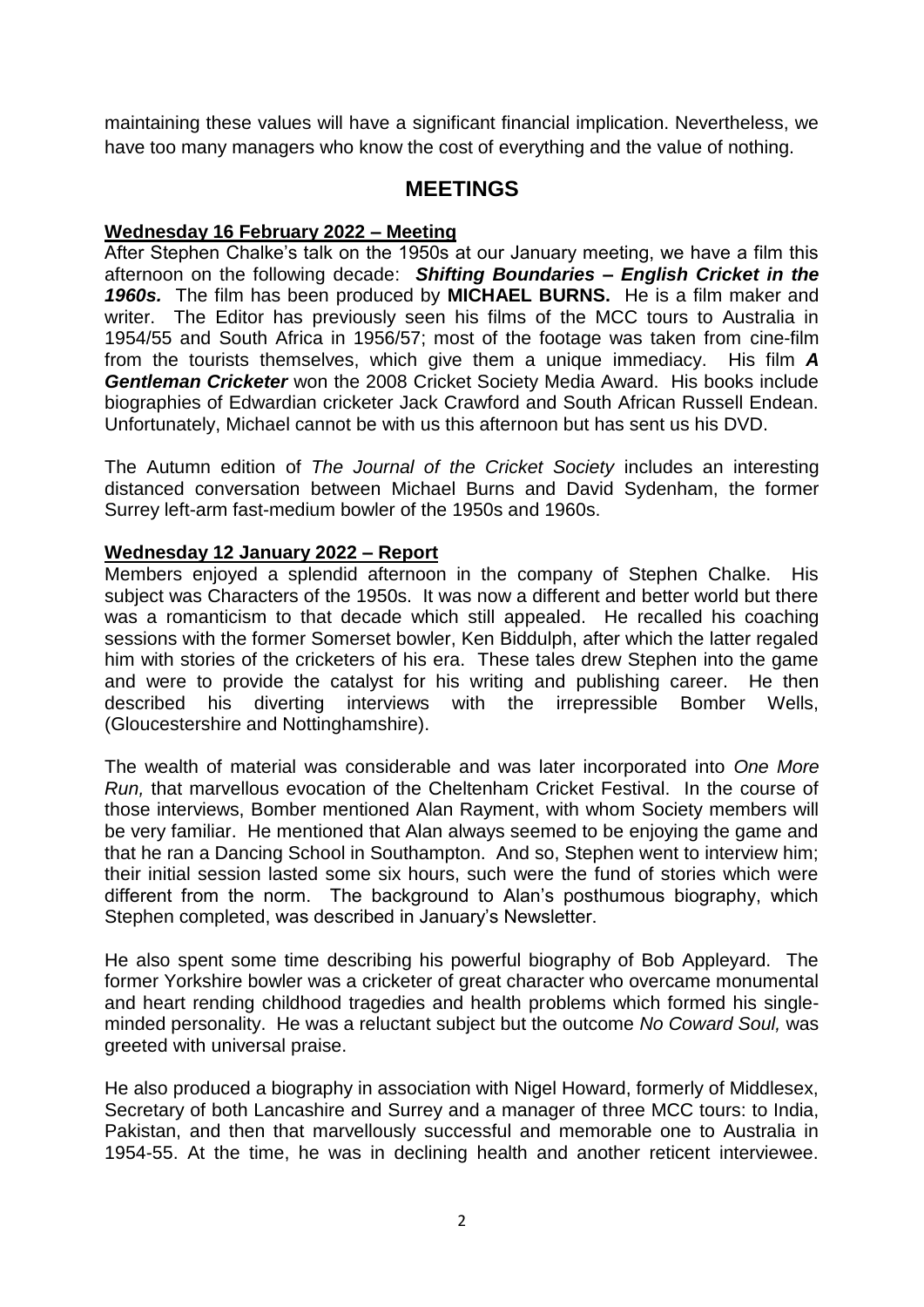However, Stephen, in *At The Heart of English Cricket,* revealed a man of great humanity and insight, whose stories covered much of the twentieth century.

It was a nostalgic afternoon. Virtually every County received a mention. Any afternoon in the company of Stephen Chalke is always an immersive experience. He demonstrated, once again, that he is a born raconteur.

The meeting marked a return, after almost three years, to Test Valley Golf Club. Their hosting arrangements were warm, attentive and exemplary. It was good to be back.

The meeting was also memorable in that friends of Alan Rayment came to listen to Stephen Chalke, who often brought them into the conversation. On a personal note, it was great to meet again, and talk to, Maurice Smith, who was the Society's first Hon. Treasurer. Memorable times.

#### **NEW SIGNINGS**

#### **BEN BROWN**

Ben Brown has joined Hampshire from neighbours Sussex. He still had two years left on his contract there but having indicated that he was feeling unsettled, Sussex agreed to release him.

For much of his career, he has been one of the most defendable batters in the country. Technically sound, he genuinely builds an innings. Early on, he assesses the wicket and the bowling, before expanding his range of strokes. There are no frills. His business is to score runs as safely as possible. Usually, batting at seven, he rescued the Sussex innings time and again throughout his career at Hove. In recent years it has seemed at times that *he was* the Sussex batting. Freed from the cares of wicketkeeping and captaincy towards the end of last season, he batted first wicket down, and eventually averaged 51 in scoring 976 runs. He scored four centuries, three of which after he moved up the order.

Upon his departure, he stepped into a select pantheon of outstanding Sussex wicketkeeper/ batsmen with Jim Parks and Matthew Prior. They were undoubtedly more attractive stroke-makers but Ben Brown stood comparison in his contribution to the side.

**BEN CHRISTOPHER BROWN** was born in Crawley on 23 November 1988. He was educated at Ardingly College and was on the Sussex staff since the age of 16. He made his first-class debut in one match against Sri Lanka A in 2007. At the time, he was first-choice wicket-keeper for the England Under-19 side. Among his contemporaries were Liam Dawson, Adam Lyth, Chris Woakes, Steve Finn and Tom Westley.

With Matt Prior normally in residence behind the stumps, he did not play again for the first team until 2010 when, opening the innings, he scored a maiden first-class century against Cambridge University at Fenner's. A further hundred, against Derbyshire at Horsham, followed towards the end of the season. He then shared the gloves with Prior and Andrew Hodd in 2013. In the following season, he made his highest first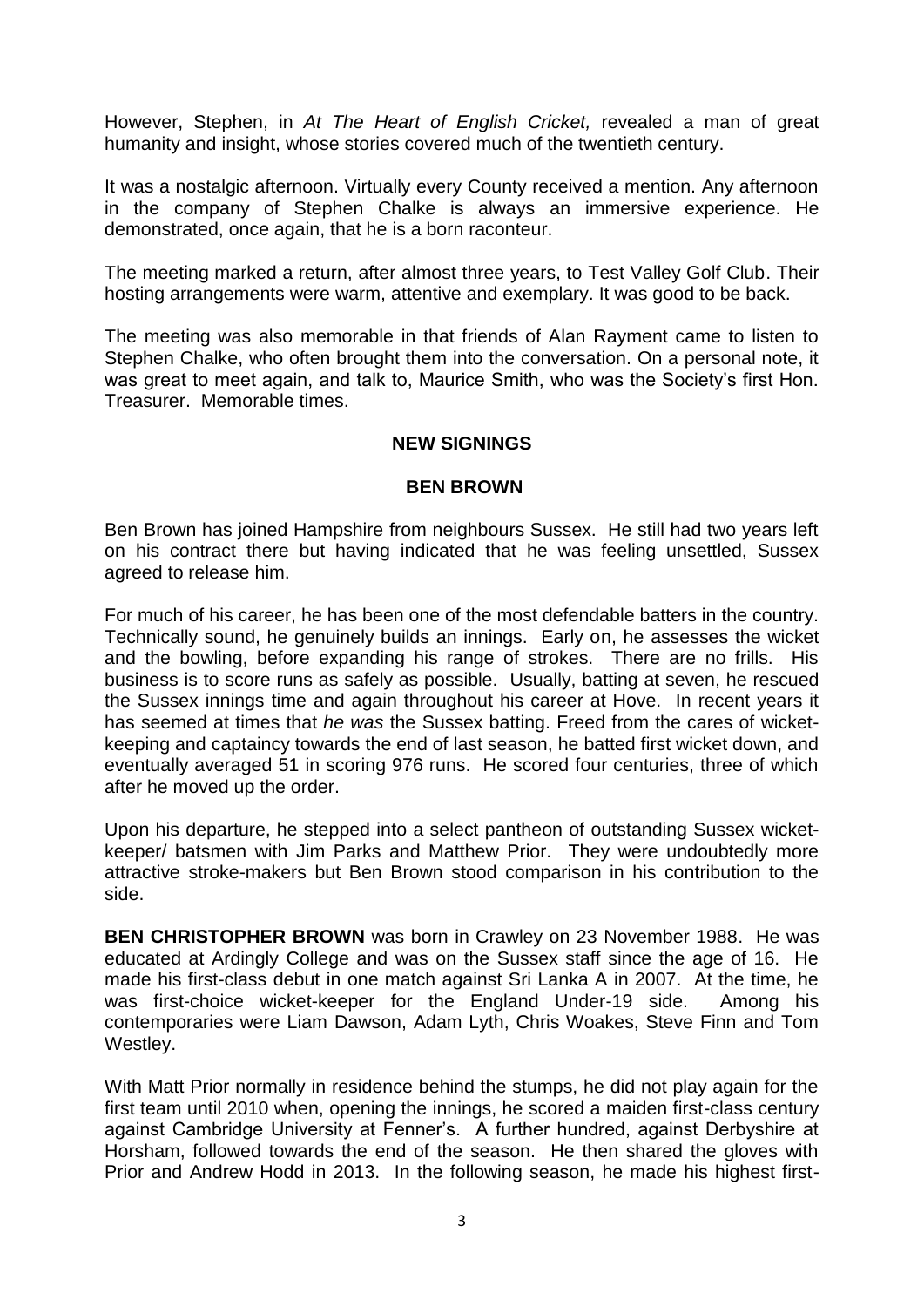class score of 163 against Durham at Hove; in the process, he added 335 for the sixth wicket with Luke Wright (189), a Sussex record. He was also capped during the year. He captained the County in a time of almost endless transition from 2012 until the start of last summer. Sometimes the batting was weak and the bowling strong, and viceversa.

Whilst he has appeared in List A and Twenty20 matches, his forte is the four day game. Such is his ability with the bat and as a wicket-keeper, it is perhaps surprising that he never gained representative honours. All of his 157 first-class appearances have been for Sussex.

Hampshire supporters will have seen very little of him. He has played in only four matches against his new County. In the second in 2015 he and Wright dug their side out of a hole by sharing a sixth wicket partnership of 163 (Wright 96; Brown 144 not out) after they had slipped to 128 for five.

His future role for Hampshire is intriguing. As a top-order batsman or wicketkeeper/batsman he will be worth his place. Will he be stand-in captain whilst James Vince is away? His presence will strengthen Hampshire immeasurably.

To date, he has scored 8647 runs (avge 40.41), including 22 centuries and 44 fifties. He has held 434 catches and effected 21 stumpings. He also has a wicket to his name. He took the gloves off to dismiss Graham Napier at Colchester in 2016, to bring an end to a hectic eighth wicket partnership of 131 in 28 overs, as the match had long since lost any interest.

#### **ROSS WHITELEY**

Hampshire have also signed Ross Whitely on a 3-year white ball contract. He is a forcing left-handed middle-order batter who has now chosen to concentrate on white ball cricket. He has much experience in that format of the game. He was in the Worcestershire Rapids side that won the T20 Blast final in 2018. Hampshire will also have undoubtedly been influenced by his unbeaten 44 off 19 balls for Southern Brave against Birmingham Phoenix in the inaugural final of The Hundred, at Lord's, last season. James Vince was, of course, captain of the Southern Brave side.

Whiteley has also played for Sylhet Sixers in the Bangladesh Premier league and Multan Sultans in the Pakistan Super League. (Vince has also played for the Sultans though his time with the franchise did not overlap). In the last few months, he turned out for the Northern Warriors in the T10 competition in Abu Dhabi. He has therefore become the personification of the modern cricketer, by taking the opportunity to extend his career, in white ball cricket.

He has played in 153 T20 matches, and possesses a handsome strike rate of 141.87.

He has reserved two of his most vivid performances against Yorkshire, the County of his birth. His highest score is 95 not out (off 36 balls including 11 sixes) for Worcestershire in 2015. Two years later he hit six sixes in an over against them!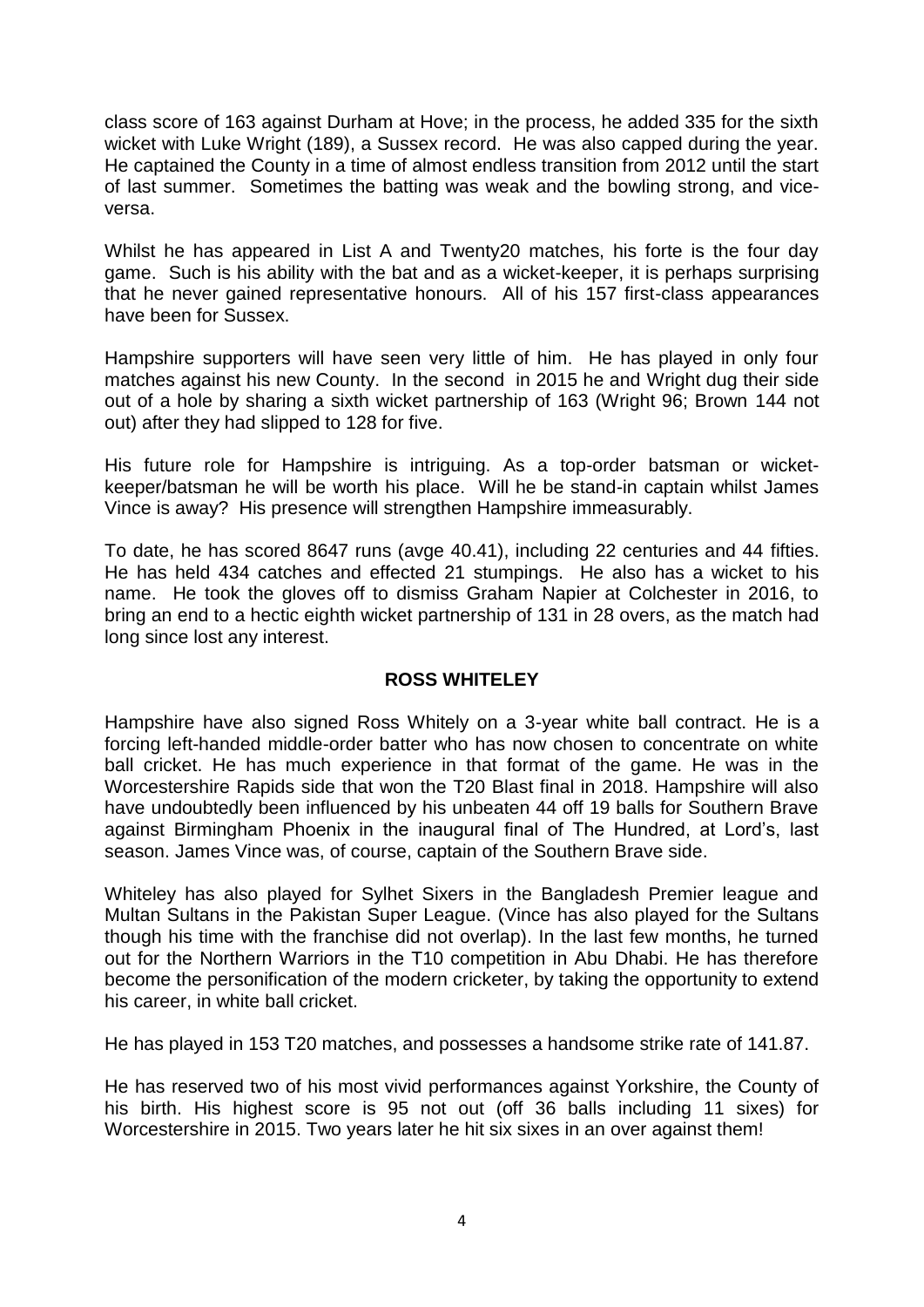**ROSS ANDREW WHITELEY** was born in Sheffield on 13 September 1988. Educated at Repton School, he originally played for Derbyshire (2008-13), before joining Worcestershire.

#### **NICK GUBBINS IN ZIMBABWE**

Nick Gubbins has been making an impression for Tuskers in the Logan Cup in Zimbabwe this winter. At the time of writing, he has played in two matches. In the first, he returned career best figures of four for 41 against Eagles at the Old Hararians ground in Harare. In the second, he scored 174 against Mountaineers at Harare Sports Club. Both matches were drawn.

Members may recall that he enjoyed a fine all-round match for Hampshire against Sussex in the Royal London Cup at the Ageas Bowl last summer. First, he made 131 not out and then took four for 38 with leg-breaks to cement Hampshire's hold. All his victims were bowled. His fourth wicket was the crucial one of Travis Head, Man of the Series, in the recent Ashes rubber. The former Ventnor player was just beginning to accelerate and look threatening.

### **JAMES VINCE AND LIAM DAWSON IN THE WEST INDIES**

James Vince played in all five of England's T20 matches in Bridgetown, Barbados in January, scoring 123 runs (avge 24.60). By far his best innings was 55 off only 35 balls in the deciding match. It was vintage Vince. His timing and placement were sublime as he continually bisected the field with no apparent effort. Whether it was the introduction of spin, or the ball going soft, or a combination of both, he suddenly lost his timing. He decided to adopt a more violent approach but was caught on the boundary. It remained the highest individual score of the match. He has now played 17 international games, which means he is still quite inexperienced at that level. It must be hoped that he is afforded more opportunities. Directly after the series, both he and Liam Dawson flew to Pakistan to join the Quetta Gladiators and Islamabad United respectively in their Super League.

Liam Dawson bowled economically in the first match (4 overs for 12) but after conceding 13 runs off his only over in the next, he was omitted for the rest of the series. He scored two and four in his two innings. He has now made eight T20 appearances in his international career

#### **DON CROSSLEY**

Members will be sad to learn that Don Crossley passed away in a Hedge End nursing home on 5 February, aged 83. Don was a long-standing member of the Society, a regular attender of meetings until his health declined, and also served on the Committee. He also addressed the Society in March 1988 and made occasional contributions to the Newsletter.